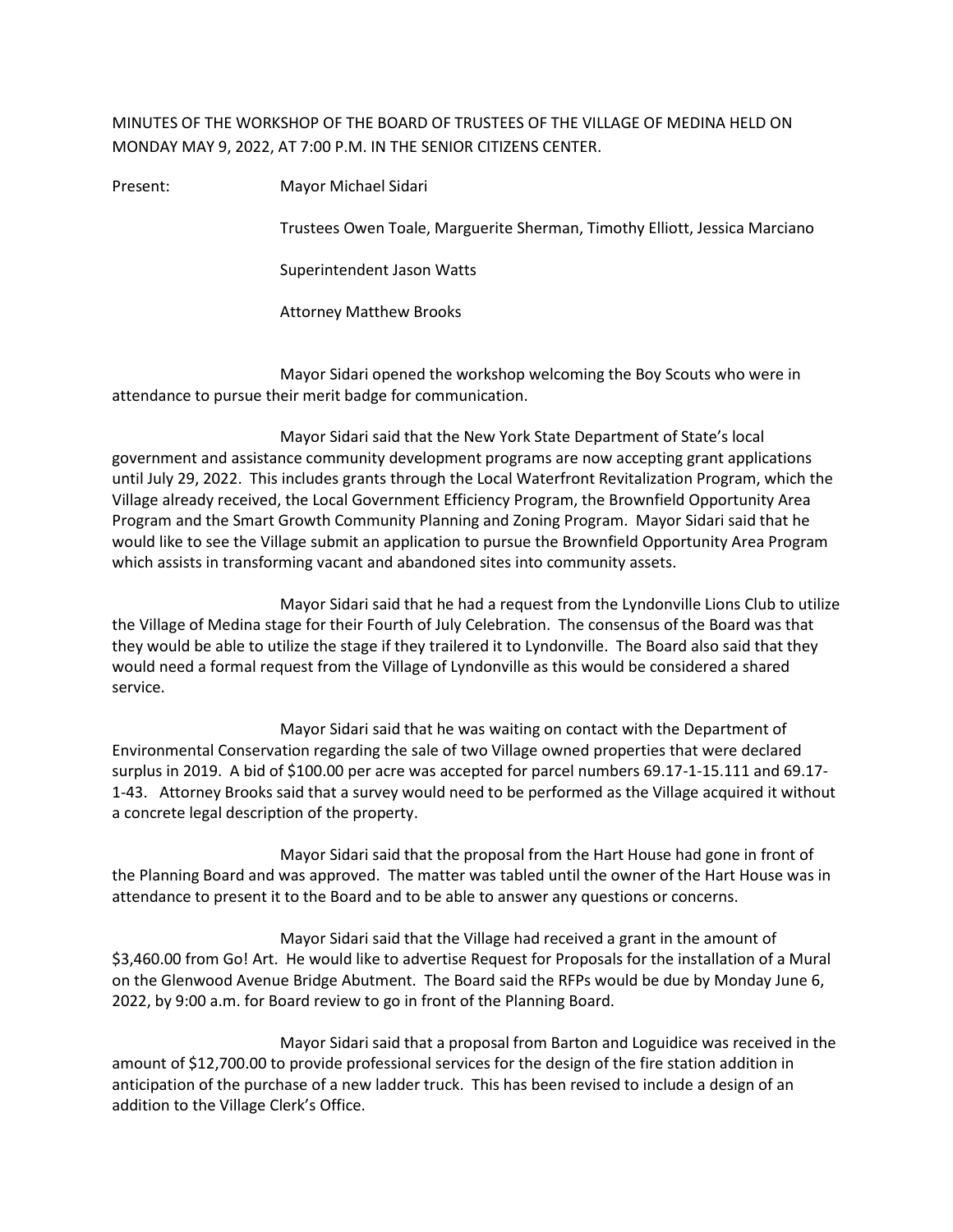A motion was made by Trustee Toale, seconded by Trustee Sherman. The proposal submitted by Barton and Loguidice in the amount of \$16,200.00 for design of an addition to the Fire Station and Village Clerk's Office is accepted.

> All ayes Motion carried.

A motion was made by Trustee Toale, seconded by Trustee Elliott. \$16,200.00 will be transferred out of the American Rescue Plan Act Funds to pay for the Barton and Loguidice proposal.

> All ayes Motion carried.

Mayor Sidari said the Stratergic Planning Visionary Committee held their second meeting. There was an election of a Chairperson, Co-Chair and a Secretary. Randy Reese was appointed as Chair, Christine Griffin as Co-Chair and Lauren Backlas was appointed as Secretary. The Board will appoint the committee members after the next scheduled meeting of the committee to be held on May 24, 2022.

The Board discussed the remaining American Rescue Plan Act Funds and possible uses for the funds. The matter was tabled until an estimate of costs are received.

A motion was made by Trustee Sherman, seconded by Trustee Elliott. To rescind Local Law 2-2022, a local law to override the tax cap.

> All ayes Motion carried.

The Board discussed the efficiency of solar panels currently installed in Village buildings and that a review of these panels needed to be completed to determine whether they are working.

A motion was made by Trustee Elliott, seconded by Trustee Toale. The Mayor is authorized to sign an agreement with Generations Bank for the purchase of the lot next to the Village Clerk's Office, 121 Park Avenue, 343401, 80.45-1-1 with the seller to provide a title search.

> All ayes Motion carried.

Attorney Brooks suggested that an environmental assessment be done on the

property.

A motion was made by Trustee Toale, seconded by Trustee Marciano. \$20,000.00 will be transferred out of the American Rescue Plan Act Funds to A1325.4 for the purchase of the land next to the Village Clerk's Office.